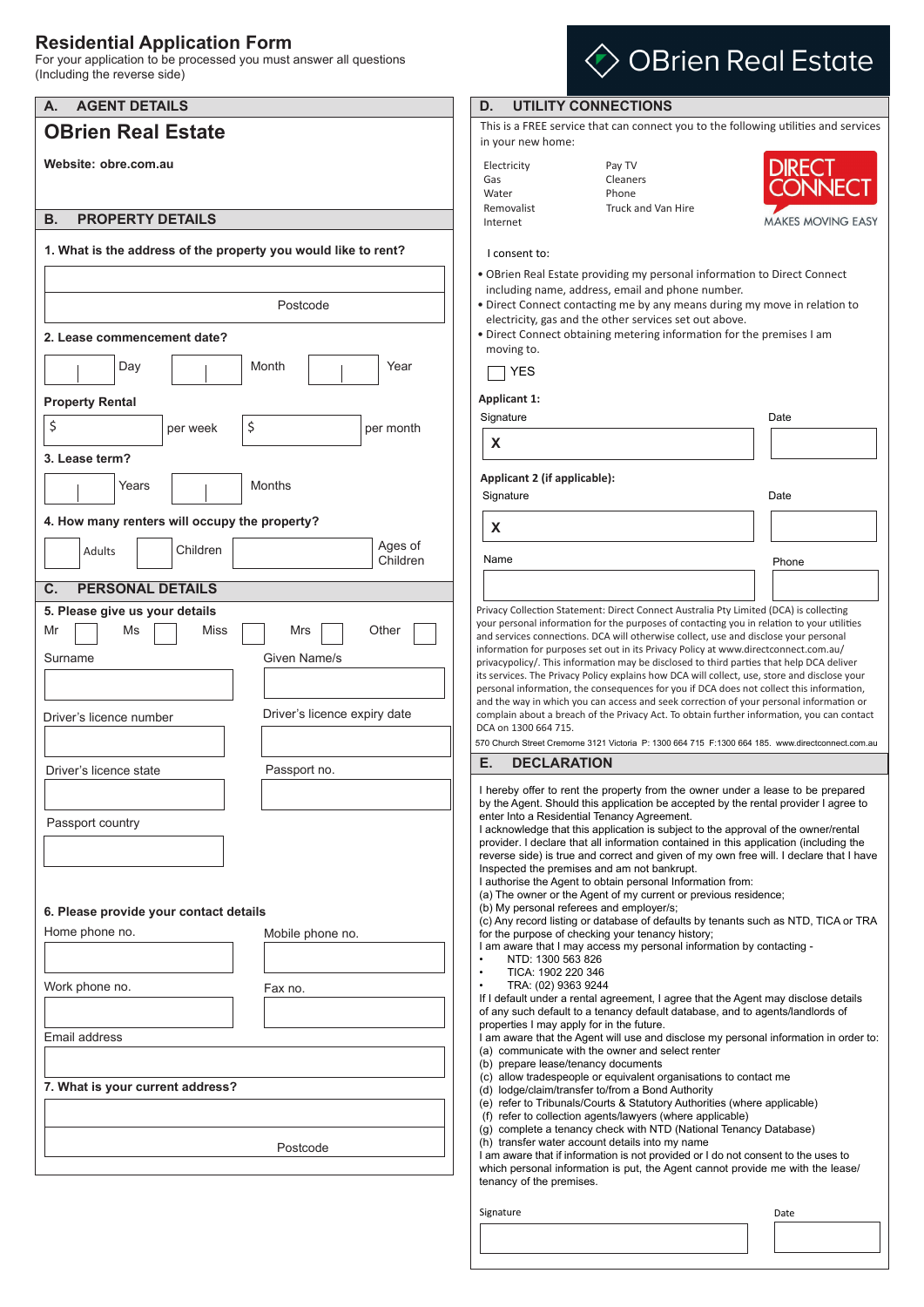| <b>APPLICANT HISTORY</b><br>F.                                                                            |            | Η.                                                                                                                                                              | <b>CONTACTS / REFERENCES</b> |                                                                                                                                                   |  |
|-----------------------------------------------------------------------------------------------------------|------------|-----------------------------------------------------------------------------------------------------------------------------------------------------------------|------------------------------|---------------------------------------------------------------------------------------------------------------------------------------------------|--|
| 9. How long have you lived at your current address?                                                       |            | 17. Please provide a contact in case of emergency                                                                                                               |                              |                                                                                                                                                   |  |
| Years<br><b>Months</b>                                                                                    |            | Surname                                                                                                                                                         |                              | Given name/s                                                                                                                                      |  |
|                                                                                                           |            |                                                                                                                                                                 |                              |                                                                                                                                                   |  |
| 10. Why are you leaving this address?                                                                     |            | Relationship to you                                                                                                                                             |                              | Phone no.                                                                                                                                         |  |
|                                                                                                           |            |                                                                                                                                                                 |                              |                                                                                                                                                   |  |
| 11. Rental provider/Agent details of this property (if                                                    |            |                                                                                                                                                                 |                              |                                                                                                                                                   |  |
| applicable) Name of rental provider or agent                                                              |            | 18. Please provide 2 personal references (not related to you)<br>Given name/s<br>1. Surname                                                                     |                              |                                                                                                                                                   |  |
|                                                                                                           |            |                                                                                                                                                                 |                              |                                                                                                                                                   |  |
| Weekly Rent<br>Rental provider /agent's phone no.                                                         |            |                                                                                                                                                                 |                              |                                                                                                                                                   |  |
| \$                                                                                                        |            | Relationship to you                                                                                                                                             |                              | Phone no.                                                                                                                                         |  |
| 12. What was your previous residential address?                                                           |            |                                                                                                                                                                 |                              |                                                                                                                                                   |  |
|                                                                                                           |            | 2. Surname                                                                                                                                                      |                              | Given name/s                                                                                                                                      |  |
| Postcode                                                                                                  |            |                                                                                                                                                                 |                              |                                                                                                                                                   |  |
|                                                                                                           |            | Relationship to you                                                                                                                                             |                              | Phone no.                                                                                                                                         |  |
| 13. How long did you live at this address?                                                                |            |                                                                                                                                                                 |                              |                                                                                                                                                   |  |
| Months<br>Years                                                                                           |            | Ι.                                                                                                                                                              |                              |                                                                                                                                                   |  |
| 14. Rental provider/Agent details of this property (if                                                    |            | <b>OTHER INFORMATION</b><br>19. Car Registration                                                                                                                |                              |                                                                                                                                                   |  |
| applicable) Name of rental provideror agent                                                               |            |                                                                                                                                                                 |                              |                                                                                                                                                   |  |
|                                                                                                           |            |                                                                                                                                                                 |                              |                                                                                                                                                   |  |
| Rental provider /agent's phone no.<br><b>Weekly Rent</b>                                                  |            | 20. Please provide details of any pets<br>Council registration / number<br>Breed/type                                                                           |                              |                                                                                                                                                   |  |
| \$                                                                                                        |            |                                                                                                                                                                 |                              |                                                                                                                                                   |  |
|                                                                                                           |            | 1.                                                                                                                                                              |                              |                                                                                                                                                   |  |
| Was bond refunded in full?<br>If not why not?                                                             |            | 2.                                                                                                                                                              |                              |                                                                                                                                                   |  |
|                                                                                                           |            | <b>PLEASE NOTE</b>                                                                                                                                              |                              |                                                                                                                                                   |  |
| <b>EMPLOYMENT HISTORY</b><br>G.                                                                           |            |                                                                                                                                                                 |                              | Initial payments must be made by cash, bank cheque or money order<br>within 24 hours after approval of application. No Personal Cheques           |  |
| 15. Please provide your employment details                                                                |            | accepted. Keys will not be handed over until the lease agreement has been<br>signed by all applicants. This application is accepted subject to the availability |                              |                                                                                                                                                   |  |
| What is your occupation?<br>of the property on the due date and no action shall be taken by the applicant |            |                                                                                                                                                                 |                              |                                                                                                                                                   |  |
|                                                                                                           |            |                                                                                                                                                                 |                              | against the rental provider and the agent should any circumstances arise<br>whereby the property is not available for occupation on the due date. |  |
| What is the nature of your employment?                                                                    |            |                                                                                                                                                                 |                              |                                                                                                                                                   |  |
| (FULL TIME/PART TIME/CASUAL)                                                                              |            |                                                                                                                                                                 |                              | HOW DID YOU FIND OUT ABOUT THIS PROPERTY?                                                                                                         |  |
| Employer's name (inc. accountant if self employed or institution if student)                              |            | $\bigcap$ The Age                                                                                                                                               | $\cap$ The Internet          | ◯ Local Paper                                                                                                                                     |  |
|                                                                                                           |            | $\bigcap$ Board                                                                                                                                                 | $\bigcap$ Counter List       | ◯ Relocation Company                                                                                                                              |  |
|                                                                                                           |            | $\bigcap$ Referral                                                                                                                                              | ◯ Other (specify)            |                                                                                                                                                   |  |
| Employer's address                                                                                        |            |                                                                                                                                                                 |                              | PLEASE PROVIDE US WITH 100 POINTS OF IDENTIFICATION                                                                                               |  |
|                                                                                                           |            | Driver's Licence                                                                                                                                                |                              | 50                                                                                                                                                |  |
| Postcode                                                                                                  |            | Passport                                                                                                                                                        |                              | 50                                                                                                                                                |  |
| Contact name<br>Phone no.                                                                                 |            | Proof of Age Card                                                                                                                                               |                              | 50                                                                                                                                                |  |
|                                                                                                           |            | Student ID Card                                                                                                                                                 |                              | 50                                                                                                                                                |  |
| Length of employment                                                                                      | Net Income | Copy of Mobile Phone Account                                                                                                                                    |                              | 20                                                                                                                                                |  |
| Months<br>Years                                                                                           | \$         |                                                                                                                                                                 |                              |                                                                                                                                                   |  |
|                                                                                                           |            | Copy of Medicare Card                                                                                                                                           |                              | 20                                                                                                                                                |  |
| 16. Please provide your previous employment details                                                       |            | Concession / Pension Card<br>10                                                                                                                                 |                              |                                                                                                                                                   |  |
| Occupation                                                                                                |            | Copy of gas/Water/Electricity account<br>30 each                                                                                                                |                              |                                                                                                                                                   |  |
|                                                                                                           |            | <b>OFFICE USE ONLY</b>                                                                                                                                          |                              |                                                                                                                                                   |  |
| Employer's name                                                                                           |            | <b>Property Rental</b>                                                                                                                                          |                              |                                                                                                                                                   |  |
|                                                                                                           |            | \$                                                                                                                                                              | Per Week                     | Per Month<br>\$                                                                                                                                   |  |
| Length of employment                                                                                      | Net Income |                                                                                                                                                                 |                              |                                                                                                                                                   |  |
| Months<br>Years                                                                                           | \$         |                                                                                                                                                                 |                              |                                                                                                                                                   |  |
|                                                                                                           |            |                                                                                                                                                                 |                              |                                                                                                                                                   |  |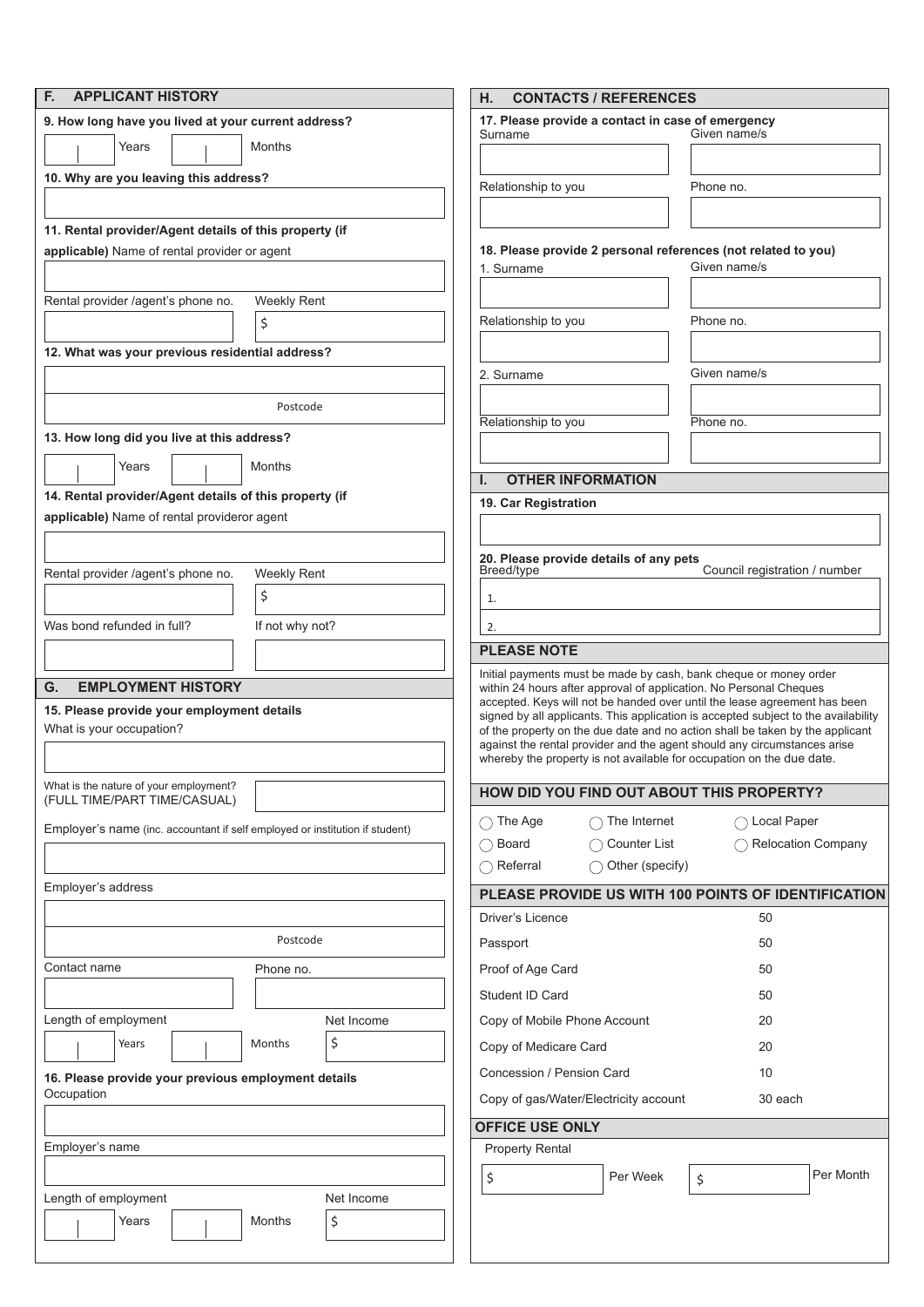# **Statement of Information for Rental Applicants**



*Residential Tenancies Act 1997* Section 145A

*Residential Tenancies Regulations 2021* Regulation 55

A rental provider must include the information below in a residential rental agreement application form.

## **Information for rental applicants**

- 1. Discrimination is treating, or proposing to treat, someone unfavourably because of a personal attribute. Discrimination is also imposing an unreasonable requirement, condition or practice that disadvantages persons with a personal attribute.
- 2. In Victoria it is unlawful to discriminate against someone in relation to certain personal attributes. This means that residential rental providers (rental providers) and real estate agents cannot refuse you accommodation or discriminate against you during your tenancy on the basis of personal attributes protected by law. The following is a list of some protected attributes that are sometimes discriminated against in the rental market
	- age;
	- disability (including physical, sensory, intellectual disability and mental illness);
	- employment activity;
	- expunged homosexual conviction;
	- qender identity;
	- industrial activity (including union activity);
	- marital status:
	- parental status or status as a carer;
	- physical features;
	- political belief or activity;
	- pregnancy or breastfeeding;
	- race;
	- religious belief or activity;
	- lawful sexual activity or sexual orientation;
	- sex or intersex status;
	- association with someone who has these personal attributes.
- 3. These personal attributes are protected by law and extend to agreements under the Residential Tenancies Act 1997 (the Act). It is against the law for a rental provider or their agent to treat you unfavourably or discriminate against you because of these personal attributes when you are applying for a rental property, occupying a rental property or leaving a rental property.
- 4. Discrimination on the basis of any of these personal attributes may contravene Victorian laws including the Act, the *Equal Opportunity Act 2010* (the Equal Opportunity Act), and a range of Commonwealth Acts including the Age Discrimination Act 2004, the Disability Discrimination Act 1992, the Racial Discrimination Act 1975 and the Sex Discrimination Act 1984.
- 5. In some limited circumstances, discrimination may not be unlawful, including accommodation provided for children, shared family accommodation, and student accommodation. For example, a community housing provider who is funded to provide youth housing may positively discriminate to provide accommodation for a young person. For more information, contact the Victorian Equal Opportunity and Human Rights Commission (VEOHRC).
- **6. Scenarios and examples of unlawful discrimination in applying for a property**
	- Refusing or not accepting your application because you have children, unless the premises is unsuitable for occupation by children due to its design or location.
	- Processing your application differently to other applicants and not giving your application to the rental provider because you have a disability or because of your race.
	- Offering you the property on different terms by requiring more bond or requiring you to have a guarantor because of your age.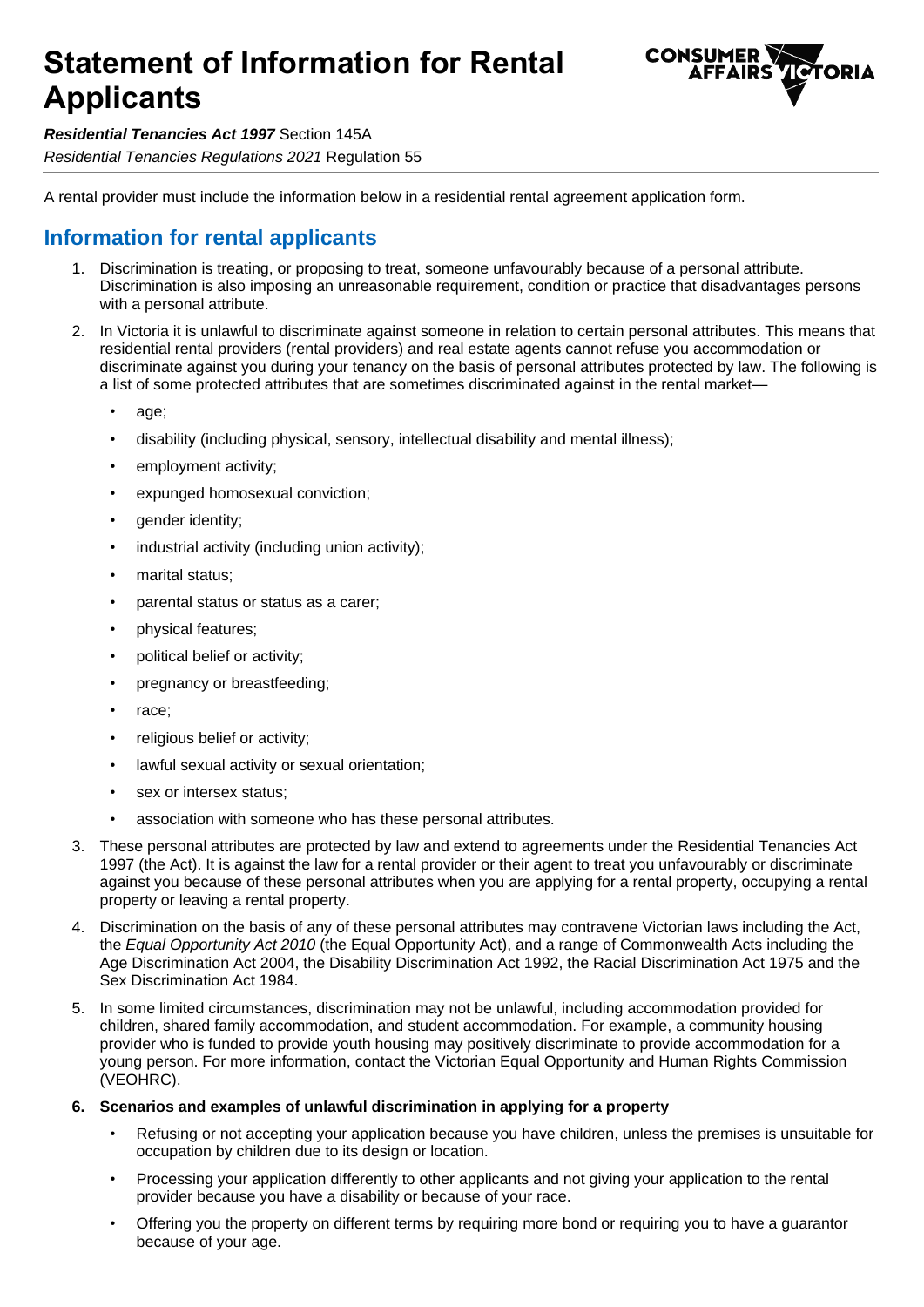Refusing to provide accommodation because you have an assistance dog.

#### **7. Scenarios and examples of unlawful discrimination when occupying or leaving a property**

- Refusing to agree to you assigning your lease to someone else because of that person's personal attributes.
- Refusing to allow you to make reasonable alterations or modifications to the property to meet your needs if you have a disability.
- Extending or renewing your agreement on less favourable terms than your original agreement based on your protected attributes (e.g. due to a disability).
- Issuing you with a notice to vacate based on your protected attributes.

The examples listed and similar actions could contravene the Act, the Equal Opportunity Act, or the Commonwealth Acts.

#### **Getting help**

- 8. If a rental provider or a real estate agent has unlawfully discriminated against you and you have suffered loss as a result, you may apply to VCAT for an order for compensation under section 210AA of the Act. VCAT may be contacted online at vcat.vic.gov.au/ or by calling 1300 018 228.
- 9. If you would like advice about unlawful discrimination in relation to an application to rent or an existing agreement you may call Victoria Legal Aid on 1300 792 387.
- 10. If you feel you have been unlawfully discriminated against when applying to rent, or once you have occupied a property, you or someone on your behalf may make a complaint to VEOHRC at [humanrightscommission.vic.gov.au/](http://www.humanrightscommission.vic.gov.au/) or by calling 1300 292 153.

For further information visit the renting section of the Consumer Affairs Victoria website at [www.consumer.vic.gov.au/renting](https://www.consumer.vic.gov.au/renting) or call 1300 55 81 81.